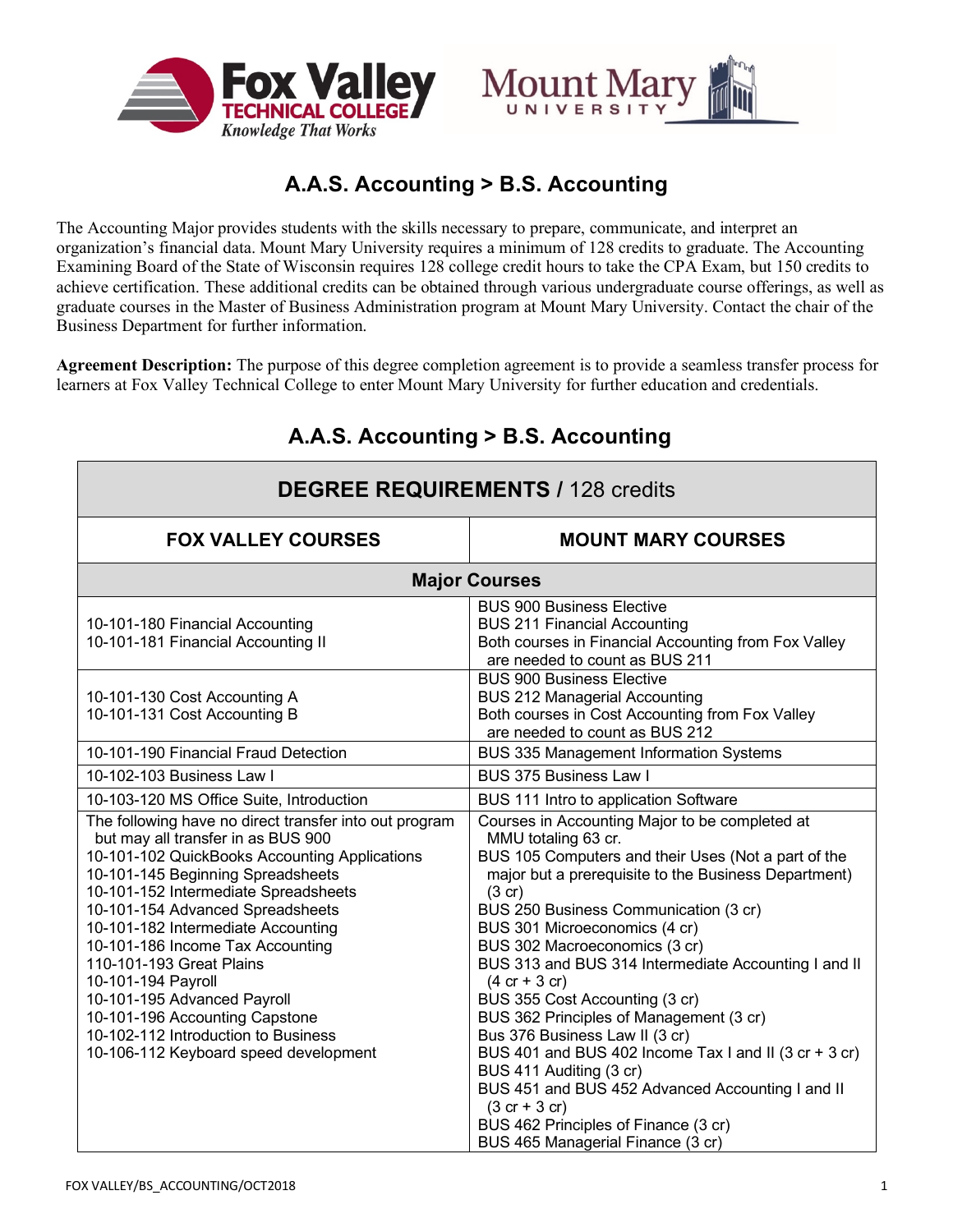|                                                                                                                                                    | BUS 470 Strategic Management (3 cr)                                |
|----------------------------------------------------------------------------------------------------------------------------------------------------|--------------------------------------------------------------------|
|                                                                                                                                                    | BUS 476 Business Ethics (3 cr)                                     |
|                                                                                                                                                    | BUS 490 Selected Topics in Accounting (3cr)                        |
|                                                                                                                                                    | MAT 216 Elementary Statistics (4 cr)                               |
| <b>Core Courses (min. 48 credits)</b>                                                                                                              |                                                                    |
| Philosophy/Theology (min. 10 credits)                                                                                                              |                                                                    |
| Must take at Mount Mary                                                                                                                            | SEA 101 Search for Meaning (4 credits)                             |
|                                                                                                                                                    | Theology (min. 3 credits) (prereq. SEA 101)                        |
|                                                                                                                                                    | Philosophy (min. 3 credits) (prereq. SEA 101)                      |
| <b>Communication/Math (min. 11 credits)</b>                                                                                                        |                                                                    |
|                                                                                                                                                    | Composition (min. 3 credits: ENG 120 required)                     |
|                                                                                                                                                    | ENG 110 Composition I                                              |
|                                                                                                                                                    | <b>ENG 120 Composition II</b>                                      |
|                                                                                                                                                    | <b>Communication (min. 2 credits)</b>                              |
|                                                                                                                                                    | COM 104 Public Speaking                                            |
|                                                                                                                                                    | Mathematics requirement (min. 3 credits at level 104<br>or higher) |
|                                                                                                                                                    | MAT 111 College ALgebra                                            |
|                                                                                                                                                    | World Language (min. 3 credits)                                    |
|                                                                                                                                                    | <b>Communication/Math option</b>                                   |
| Literature/Fine Arts (min. 9 credits) There are many courses that meet this requirement.                                                           |                                                                    |
|                                                                                                                                                    | Fine Arts (min. 3 credits)                                         |
|                                                                                                                                                    | Literature (min. 3 credits)                                        |
| Option: Minimum 2 credits to complete the 9 credits required for the Core Literature and Fine Arts.                                                |                                                                    |
| Humanistic (min. 9 credits)                                                                                                                        |                                                                    |
|                                                                                                                                                    | History (min. 3 credits)                                           |
|                                                                                                                                                    |                                                                    |
| <b>Behavioral/Social Science (min. 3 credits)</b>                                                                                                  |                                                                    |
|                                                                                                                                                    |                                                                    |
| Option (min. 3 credits) Choose three additional credits from any of the courses listed above under either<br>Behavioral/Social Science or History. |                                                                    |
|                                                                                                                                                    |                                                                    |
|                                                                                                                                                    | <b>Natural Sciences (min. 3 credits)</b>                           |
|                                                                                                                                                    |                                                                    |
|                                                                                                                                                    | Elective credits (counting toward min. 128)                        |

*\* This chart represents only those courses required for an AAS in Accounting from Fox Valley Technical College. A student may have accrued more credits, and up to 72 credits will be granted for courses at Fox Valley Technical College in which a student has earned a grade of "C" (2.0) or better.*

#### **Graduation Requirements:**

- 1. A total of **128 credits** are required to graduate. (A minimum of 32 credits must be earned at Mount Mary. Up to 72 credits will be granted for courses at Fox Valley Technical College in which a student has earned a grade of " $C$ " (2.0) or better.)
- 2. Course work must include writing, communication, mathematics, world language, and global competency. See current Undergraduate Bulletin for all graduation requirements.

**48 credits must be earned in the core curriculum courses** -- see chart below.